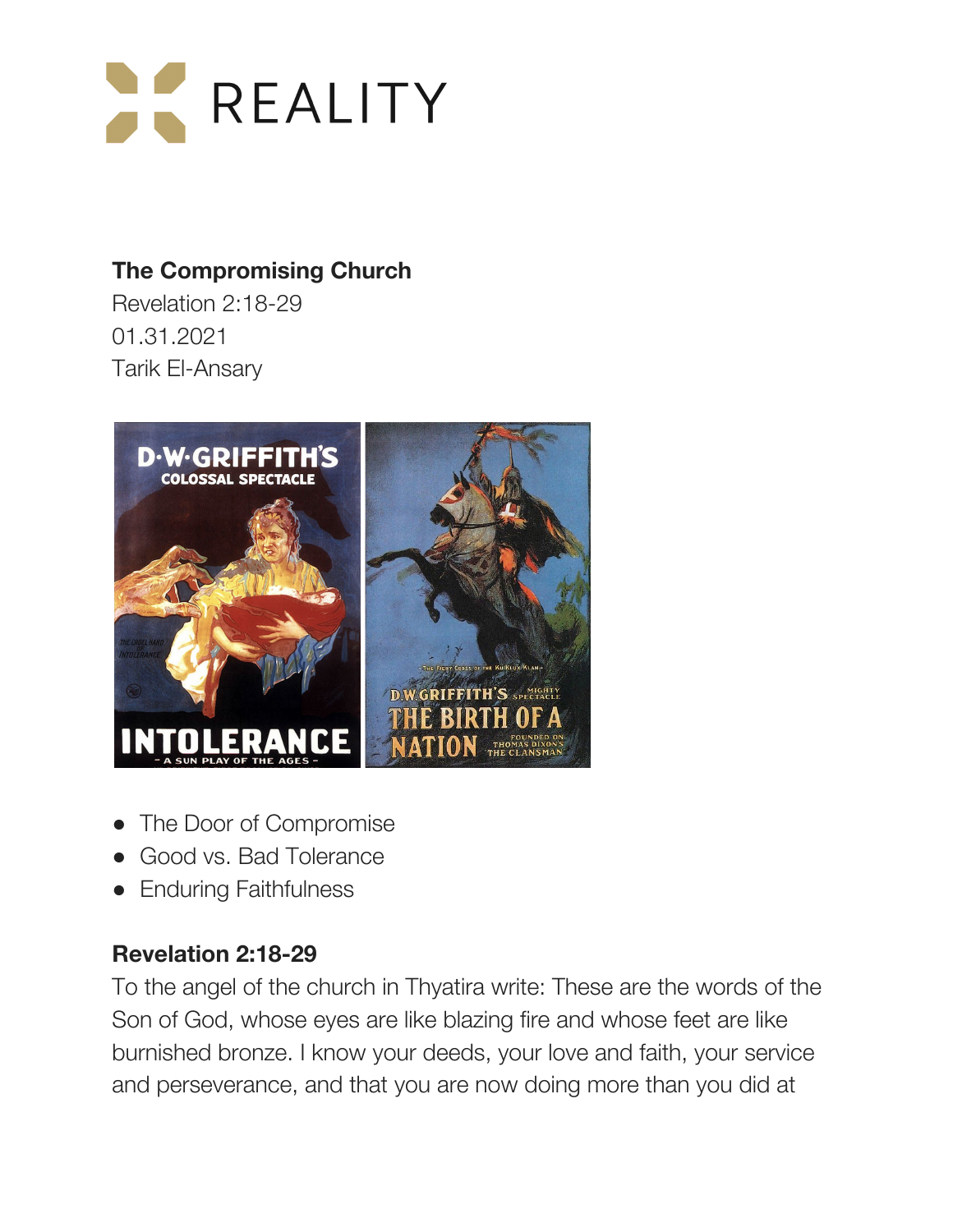first. Nevertheless, I have this against you: You tolerate that woman Jezebel, who calls herself a prophet. By her teaching she misleads my servants into sexual immorality and the eating of food sacrificed to idols. I have given her time to repent of her immorality, but she is unwilling. So I will cast her on a bed of suffering, and I will make those who commit adultery with her suffer intensely, unless they repent of her ways. I will strike her children dead. Then all the churches will know that I am he who searches hearts and minds, and I will repay each of you according to your deeds. Now I say to the rest of you in Thyatira, to you who do not hold to her teaching and have not learned Satan's so-called deep secrets, I will not impose any other burden on you, except to hold on to what you have until I come. To the one who is victorious and does my will to the end, I will give authority over the nations—that one will rule them with an iron scepter and will dash them to pieces like pottery—just as I have received authority from my Father. I will also give that one the morning star. Whoever has ears, let them hear what the Spirit says to the churches.



Compromise: To expose and make vulnerable to danger, suspicion, scandal or to jeopardize.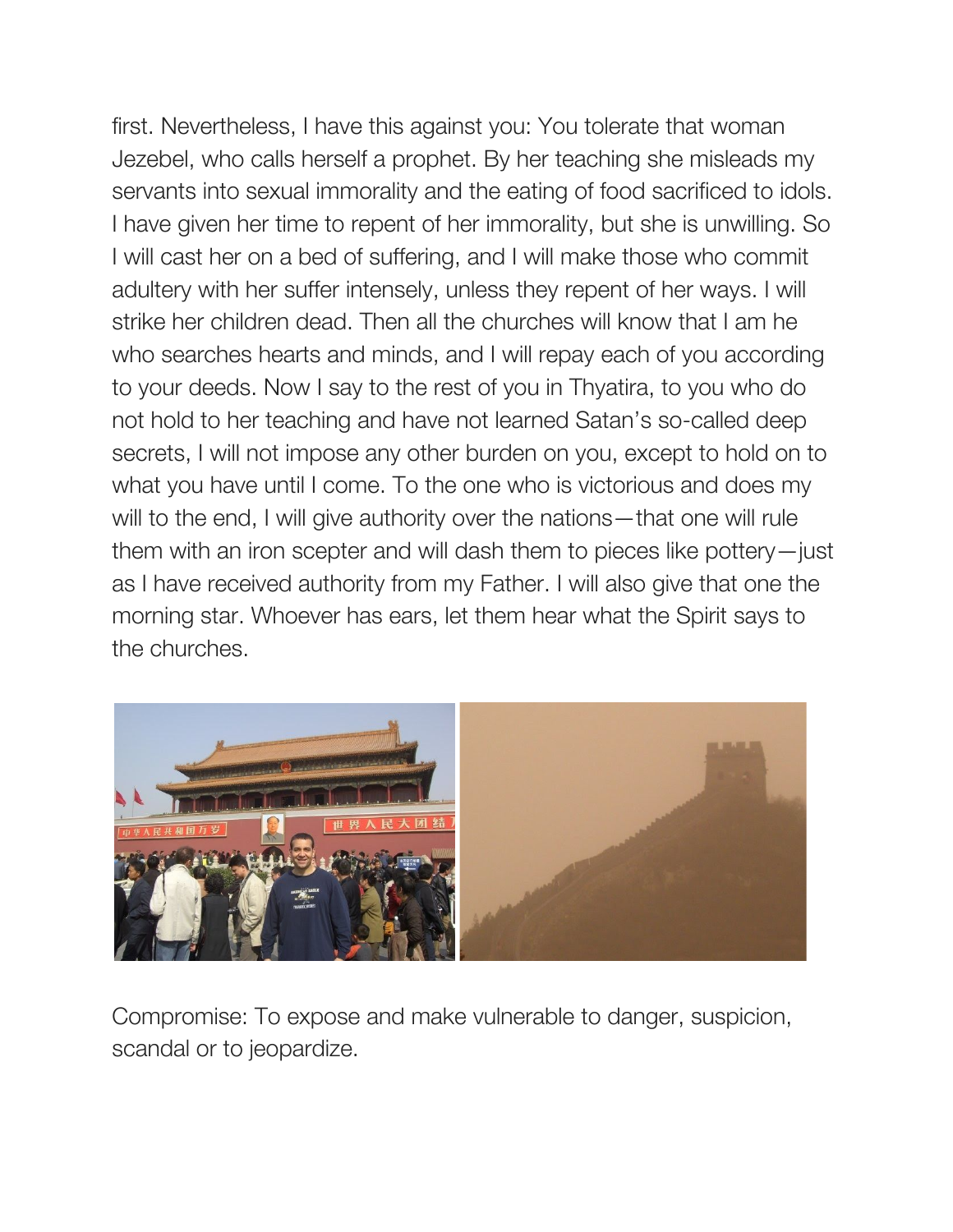### **Revelation 2:20**

You were tolerant of Jezebel.

### **Revelation 2:19**

I know your deeds, your love and faith, your service and perseverance, and that you are now doing more than what you did at first.

### **Revelation 2:19**

...that you are now doing more than what you did at first.

#### **Revelation 2:20**

...that woman Jezebel who calls herself a prophet.

"It's common for churches to be polarized in one of these two extremes. Either they will have full heads and empty hearts, or full hearts and empty minds. Either polarization is deadly. God demands both love and sound doctrine."

- Craig S. Keener, *The NIV Commentary: Revelation*
- **● Good Tolerance vs. Bad Tolerance**

#### **Revelation 2:20-22**

I have this against you: You tolerate this woman Jezebel, who calls herself a prophet. By her teaching she misleads my servants into sexual immorality and the eating of food sacrificed to idols. I have given her time to repent of her immorality, but she is unwilling. So I will cast her on a bed of suffering, and I will make those who commit adultery with her suffer intensely, unless they repent of her ways.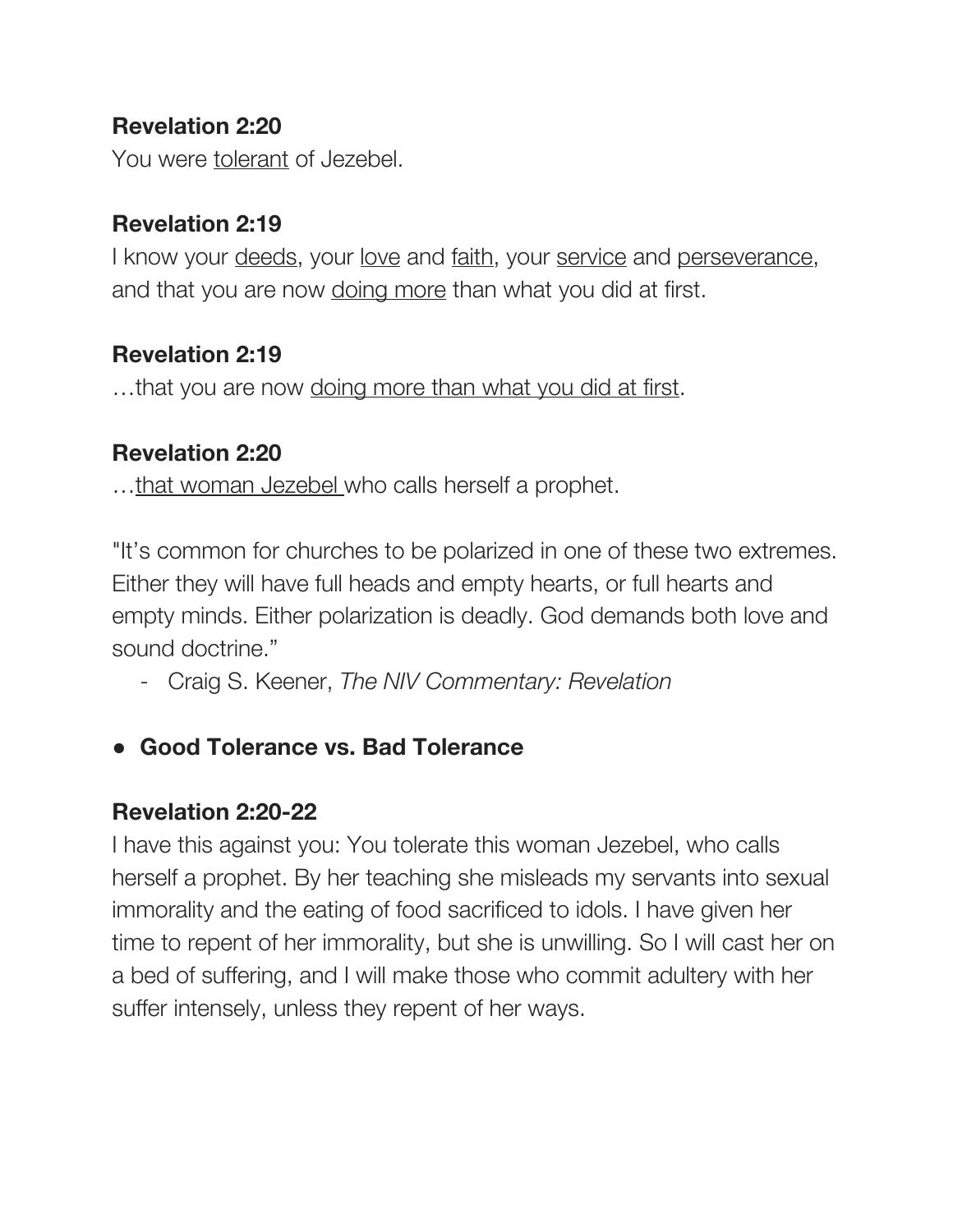*Tolerating any form of compromise in our lives can be a threat to our allegiance to Jesus.*



## **Revelation 2:21**

I have given her time to repent of her immorality, but she is unwilling. So I will cast her on a bed of suffering, and I will make those who commit adultery with her suffer intensely, unless they repent of her ways.

*In moments where we are pressured to compromise and our allegiance to Jesus is threatened, God promises that when we trust him, he will meet us.*